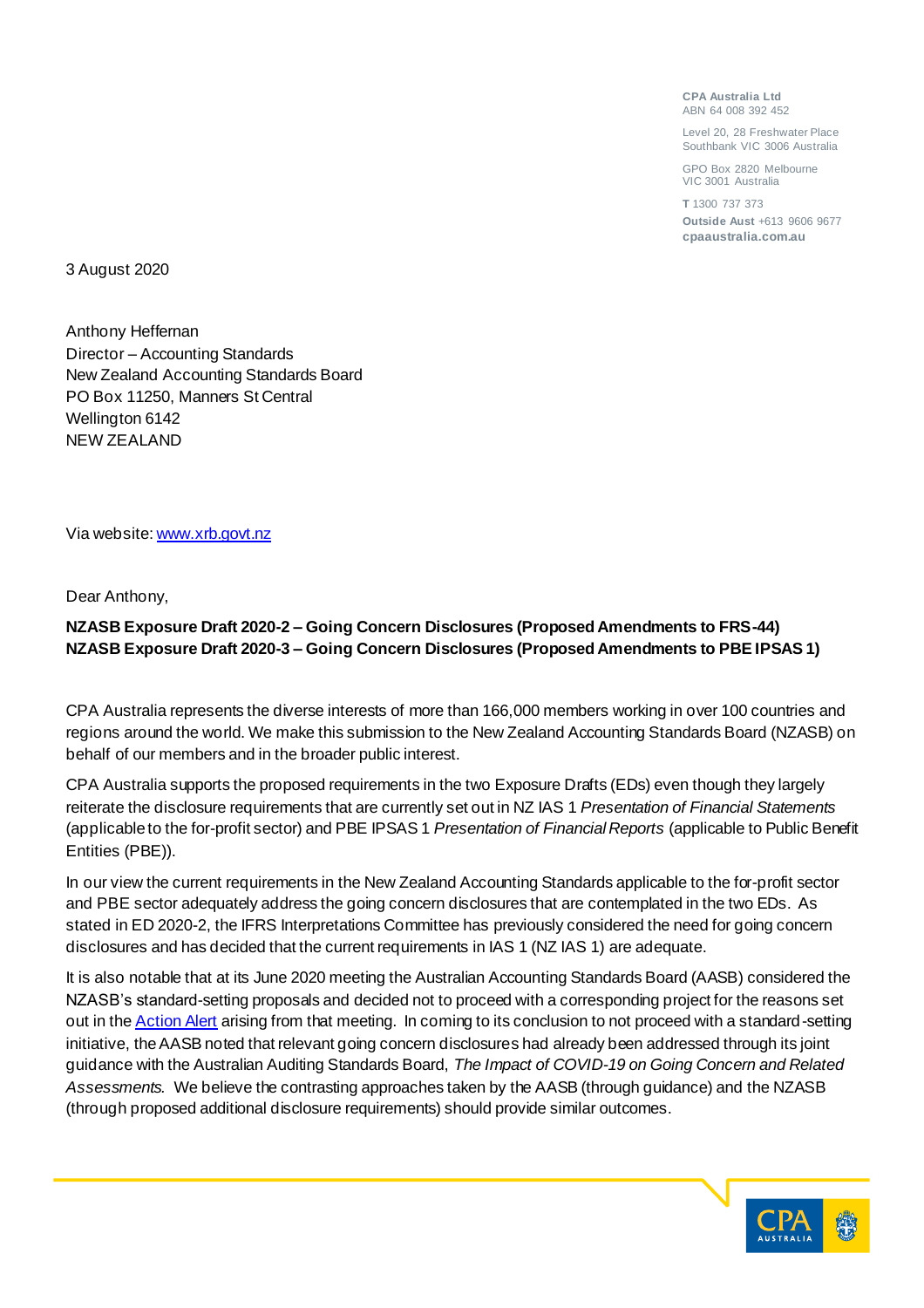CPA Australia agrees with the AASB's views expressed in its Action Alert that any improvements to going concern assessments and disclosures should be undertaken by the International Accounting Standards Board (IASB). In particular, we note there are no current requirements that specify the basis of accounting to a set of financial statements when the going concern basis does not apply. CPA Australia also agrees with the AASB's Action Alert that the IASB should undertake a fundamental review of the requirements related to going concern assessments, disclosures and the basis of accounting where the going concern assumption is no longer appropriate.

Although we believe the current requirements in the New Zealand Accounting Standards applicable to the for-profit and PBE sectors already address the additional disclosures proposed in the two EDs, we see no harm in reiterating these requirements as proposed.

We have provided responses to the specific questions raised in the **Attachment** to this letter. If you require further information on the views expressed above, please contact Ram Subramanian on +61 3 9606 9755 or [ram.subramanian@cpaaustralia.com.au](mailto:ram.subramanian@cpaaustralia.com.au).

Your sincerely

Alfluprath

**Dr. Gary Pflugrath** Executive General Manager, Policy and Advocacy